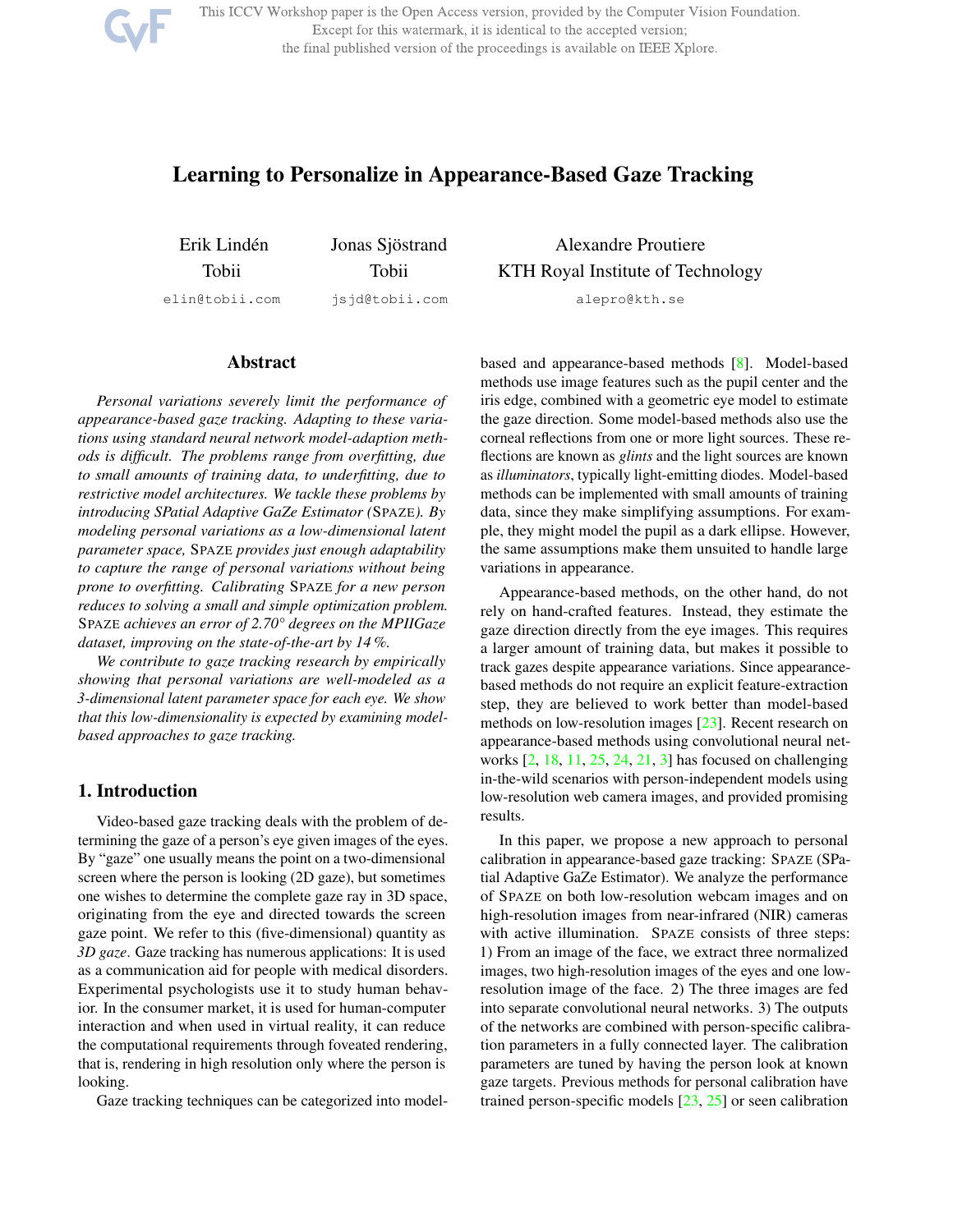as a post-processing step  $[11]$ . This contrasts with SPAZE where we include calibration in the learning process, as a set of latent parameters for each person.

We aim to estimate gaze rays in 3D space. To make data collection simpler, we aim to learn this without ground truth for the 3D eye positions. We only require ground truth for the 3D gaze targets. By estimating 3D gaze and having a geometry-agnostic personal calibration, we hope to learn a single model that can be used with different camera/screen geometries.

SPAZE is evaluated on three datasets: 1) a large Tobii dataset from high-resolution, near-infrared cameras with active illumination, 2) GazeCapture [11] from iPhones and iPads and 3) MPIIGaze  $[25]$  from laptop webcams.

Our experiments demonstrate that:

- SPAZE is as accurate as model-based gaze tracking methods on high-resolution, near-infrared images.
- Our calibration achieves state-of-the-art performance on both within-MPIIGaze evaluations and on crossdataset evaluations, transferring from GazeCapture to MPIIGaze.
- SPAZE works without the help of a head pose estimator, using only a tight crop around the eyes.
- Personal variations are well-modeled as a 3-dimensional latent parameter space for each eye.

The contributions and outline of the paper are as follows: In Section 2, we review related work on appearance-based gaze tracking and approaches to personal calibration. In Sections 3 and 4, we describe SPAZE and the datasets we used. In Section 5, we present experimental results. We find that personal variations can be modeled as a 3-dimensional latent parameter space for each eye. In Section 6, we argue why this is expected, reviewing typical model-based methods for gaze tracking. In Section 7, we discuss the implications of our results for appearance-based gaze tracking.

### 2. Related work

Appearance-based gaze tracking has received much attention recently. Sugano *et al*. [17] used random forest regression to estimate gaze angles from eye images. They introduced the normalization technique we adopt in this paper, where the eye images are warped into a normalized camera view. This effectively reduced the appearance variations their regressor had to handle. For training, they augmented their dataset by rendering eye images from point clouds. Zhang *et al*. [23] introduced MPIIGaze, a dataset with 38 k images from 15 persons. The dataset includes camera calibration parameters and 3D gaze targets. They trained a light-weight convolutional neural network to estimate gaze angles from eye images. Krafka *et al*. [11] collected a dataset of 2.5 M images taken with smartphones in uncontrolled environments. They trained a convolutional neural network and without

personal calibration they obtained an accuracy of about 3° (2 cm) on a phone or tablet. While the dataset is large, it lacks camera calibration parameters and 3D ground truth for the gaze targets. Wood *et al*. [19] introduced UnityEyes, a framework for generating synthetic eye images which look realistic. With a k-nearest neighbor regressor, they achieved an accuracy of 10° on MPIIGaze. Park *et al*. [15] used a novel heat map approach to improve the regression performance, achieving 4.5° on MPIIGaze. Fischer *et al*. [5] trained an ensemble of 4 VGG networks, achieving 4.3° on MPIIGaze.

#### 2.1. Approaches to personal calibration

In model-based gaze tracking there is often some kind of personal calibration involved [8]. The calibration parameters typically include the fovea offset for each eye, as discussed in Section 6. In appearance-based methods there is no explicit model of the eye, so it is not clear how to incorporate personal calibration. Most works ignore calibration, though some authors have shown that person-specific estimators greatly outperform generic estimators.

For example, Sugano *et al*. [17] compared random forest regression with person-specific training and cross-person training, finding errors of 3.9° and 6.5°. Zhang *et al*. [23] made the same comparison using a convolutional neural network on a different dataset, finding 3.3° and 6.3°. The comparison on MPIIGaze found 2.5° and 5.4° [25]. Building on the idea of training person-specific estimators, Zhang *et al*. [21] devised a method which helped to collect more training data for a specific person.

A neural network trained for a specific person will of course always outperform a generic network, assuming equal amounts of training data. However, it is unpractical to collect the vast amount of data needed to train a modern neural network from a single person.

One approach to this problem is to fine-tune some part of a generic network, typically the final layer. We adopt this approach as in iTracker by Krafka *et al*. [11], but with a critical difference. In iTracker, the network is initially trained to learn an average model for all persons present in the dataset. The calibration is just a post-processing step where the last fully connected layer with input size 128 and output size 2 is replaced by an SVR-model trained with calibration samples for a specific person (while the weights of the rest of the network are kept fixed). With 13 calibration points, the accuracy was improved with up to 20 %, whereas with only 4 calibration points, the accuracy was actually worse than without personal calibration, probably due to overfitting of the SVR-model. In iTracker, personal calibration is learnt from scratch for each person. This requires a large calibration parameter space, to support a sufficiently rich set of calibration mappings, and hence a large number of calibration samples. This contrasts with our method: We parameterize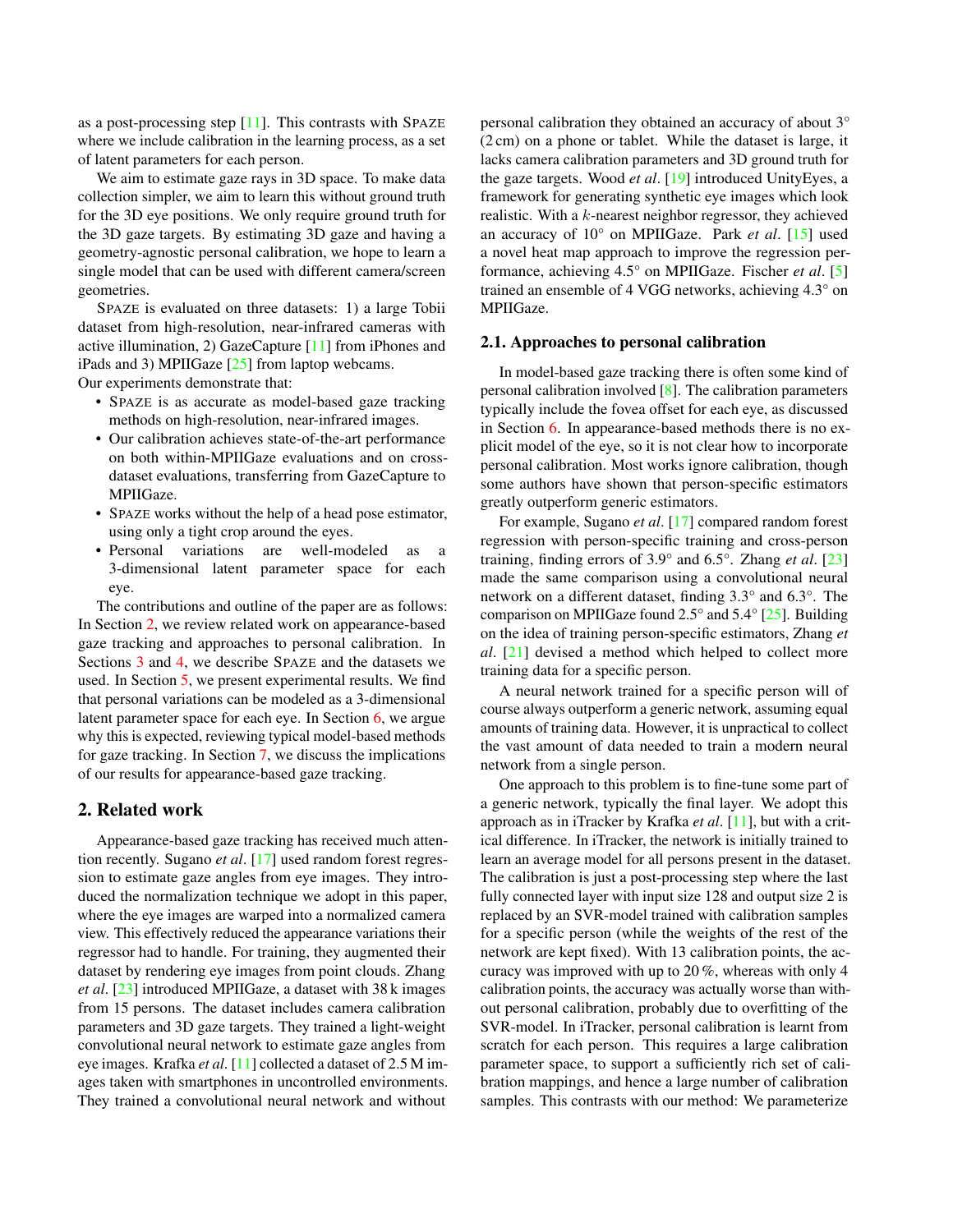

Figure 1: Network pre- and post-processing for image normalization and 3D gaze projection.

the set of possible calibration mappings by a neural network, and during the initial training, the network learns a suitable mapping from a small calibration parameter space. The high expressiveness of the neural network means it can potentially model many different calibration mappings, and the training must find a suitable one. This necessitates a large training set, to prevent overfitting. We have this large dataset, since we learn the calibration mapping from the whole training set, not just from one person.

Park *et al.* [16] adapted the method of iTracker by extracting 32 landmarks (corresponding to iris edges, pupils, eyelids). These features are then used to train a personal SVR as in iTracker.

Liu *et al.* [12] implemented personal calibration by training a differential neural network to estimate the difference in gaze direction between two images. When estimating the gaze direction in a novel image, they used a set of calibration images as *anchors*, estimating the gaze direction in the novel image relative the calibration images. This achieved 4.67° with 9 calibration samples on MPIIGaze. In an inversion of this approach, Yu *et al*. [20] used gaze redirection to synthesize additional person-specific training images. This extended calibration set was then used to fine-tune their network, achieving 4.01° with 9 calibration samples on MPIIGaze.

The state-of-the-art method for calibrated gaze tracking is FAZE (Few-shot Adaptive GaZE Estimation) by Park *et al*. [14]. FAZE uses an encoder/decoder structure to learn a compact and consistent gaze representation. This gaze representation is sent to a small multi-layer perceptron (64 hidden units). The perceptron is trained using model-agnostic metalearning (MAML) to allow fast person-specific fine-tuning with minimal overfitting. FAZE achieved 3.14° with 9 calibration samples on MPIIGaze, when trained on GazeCapture. The performance was reduced when FAZE was trained on the much smaller MPIIGaze.

### 3. The SPAZE method

In this section, we describe the three main components of SPAZE: 1) image normalization, 2) the neural network and 3) 3D gaze projection. See Figure 1 for an overview of the

data flow. We also describe our personal calibration method.

#### 3.1. Image normalization

To improve generalization, we normalize the images as described by [22]. Unlike most other methods, we do not use a separate head pose estimator for image normalization and 3D gaze estimation. We have found head pose estimators to be fragile and they require pose-annotated training data. Our NIR datasets is also so tightly cropped to the eyes that most of the head is not visible. Instead we adopt a structure where eye detections are used for a rough pose estimation, for image normalization. The network is then asked to correct any errors (affecting gaze accuracy) in the rough estimate. The idea of head pose free methods has previously been investigated by [13, 3].

The input to the image normalization component is an image of a person's face and two points in the image defining where the eyes are. Those points are provided by an external eye detector. The output is three images: two high-resolution eye images centered at the eye detection points and one lowresolution face image centered at the midpoint between the eyes.

By assuming that depth variations in the face are small compared to the distance between the face and the camera, we can compensate for arbitrary scaling and camera rotation by a perspective image warp. This reduces the complexity of the gaze tracking problem, as the estimator does not need to handle arbitrary face rotations or scalings. However, due to imperfections in the normalization method, some rotation and scaling errors will remain.

Figure 2a illustrates the normalization. Given an input image I and a reference point (either an eye detection point or the midpoint between the eyes), we compute a conversion matrix **R**. Its inverse  $\mathbf{R}^{-1}$  is the matrix that rotates the camera so that it looks at the reference point and so that the interocular vector in the image becomes parallel to the camera  $x$ -axis. To make the eye appearance consistent, for the left-eye image we also let  $\mathbb{R}^{-1}$  mirror the camera in the interocular direction after the rotation.

The conversion matrix  $\bf{R}$  will map any 3D point in the real camera coordinate system into the normalized camera coordinate system. The same transform is applied to the image I using an image transformation matrix  $\mathbf{C}_n \mathbf{R} \mathbf{C}_r^{-1}$ , where  $C_r$  is the projection matrix of the real camera and  $C_n$ is the projection matrix of the normalized camera.  $C_n$  is selected as a scaling such that the interocular distance in the normalized image becomes 320 pixels for the eye images and 84 pixels for the face image. We use bilinear interpolation to implement the warping and crop out a  $W \times H$  region in the normalized image,  $224 \times 112$  pixels for the eye images and  $224 \times 56$  pixels for the face image.

A gaze ray  $\hat{\mathbf{g}}(t) = \mathbf{o} + t\mathbf{d}$  is estimated in the normalized camera coordinate system and transformed back to the real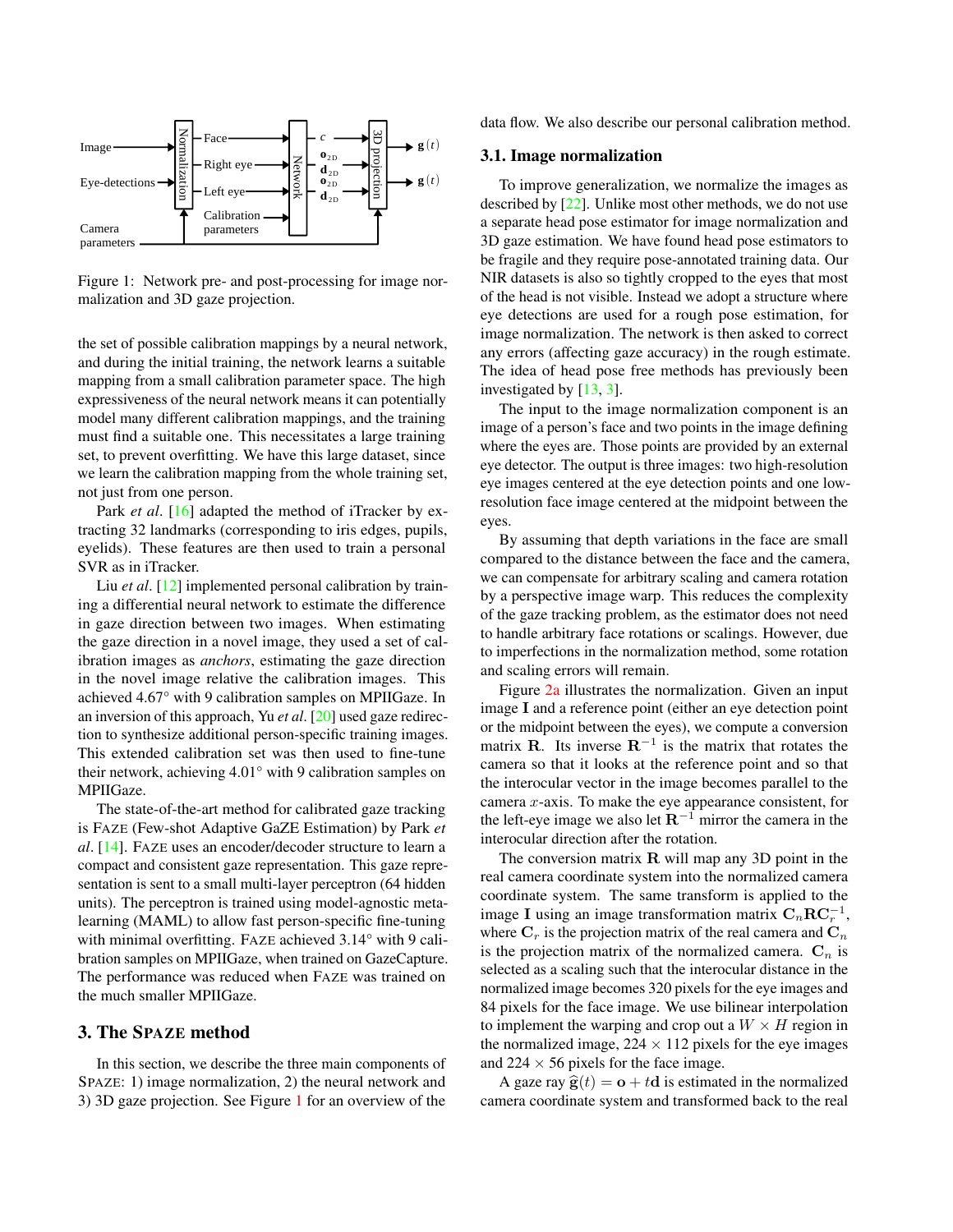

(a) Image normalization

(b) 3D gaze projection

Figure 2: (a) The image captured by the physical camera is warped into a normalized camera looking directly at the reference point, in this case the persons right eye. (b) The 2D gaze origin and gaze direction are combined with the corrected distance to form a gaze ray in 3D space. The miss distance between the gaze ray and the gaze target is the loss used to train the neural network.

camera coordinate system by  $\mathbf{g}(t) = \mathbf{R}^{-1}\widehat{\mathbf{g}}(t)$ .

#### 3.2. 3D gaze projection

Here we describe how the output from the network is translated into a pair of gaze rays. The network has five outputs. For each eye, it predicts a 2D gaze origin  $o_{2D}$  and a 2D gaze direction  $\mathbf{d}_{2D}$ . It also generates a distance correction term, c, which is common to both eyes. We assume that the distance from eye to camera is approximately the same for both eyes, and our estimate of that distance will be called  $\rho$ . First, given the input image and the eye detections, we find a rough distance  $\rho_{\text{rough}}$  such that the separation between the eyes becomes 63 mm at that distance, approximately the average human interocular distance [6]. This distance is then corrected by the network by setting  $\rho = c \rho_{\text{rough}}$ . The rough distance will be unreliable, since it is based on only the eye detections, which are noisy. Further, it makes no allowance for head yaw. But since the same eye detections are used to normalize the images fed to the network, the network has an opportunity to spot misaligned eye detections and correct for them. Likewise, it can measure the head yaw and correct for it.

We will now describe how a gaze ray is computed for a single eye, see Figure 2b for an overview of the procedure. The 3D origin of the gaze ray, o, is computed by backprojecting the 2D gaze origin  $o_{2D}$  through the normalized camera to the distance  $\rho$ . To compute the 3D direction of the gaze ray, d, we first construct a set of orthonormal basis vectors  $\{x, y, z\}$ , where z points from the 3D gaze origin to the camera and  $x$  is orthogonal to the y-axis of the normalized camera coordinate system. The 3D gaze direction **d** is then computed from the 2D gaze direction  $d_{2D}$ as  $\mathbf{d} = [\mathbf{x} \mathbf{y}] \mathbf{d}_{2D} + \mathbf{z}$ .



Figure 3: Network architecture.

#### 3.3. Network architecture

Here we describe the input to the network and how the output is generated. See Figure 3 for an overview of the network architecture. We feed three images to the network: both eyes at high resolution and the face at low resolution. One convolutional network is applied separately to each eye. Another convolutional network is applied to the face. Both networks are the convolutional part of ResNet-18 [9].

The three outputs are concatenated and fed to a fully connected module. The fully connected module outputs the distance correction  $c$ . The rationale for using both the eyes and the face for the distance estimation is that the eyes could provide accurate interocular distance measurements, while the face could improve head pose estimation.

The convolutional network output for each eye is then concatenated with a set of  $N$  personal calibration parameters and the distance correction. This combined feature vector is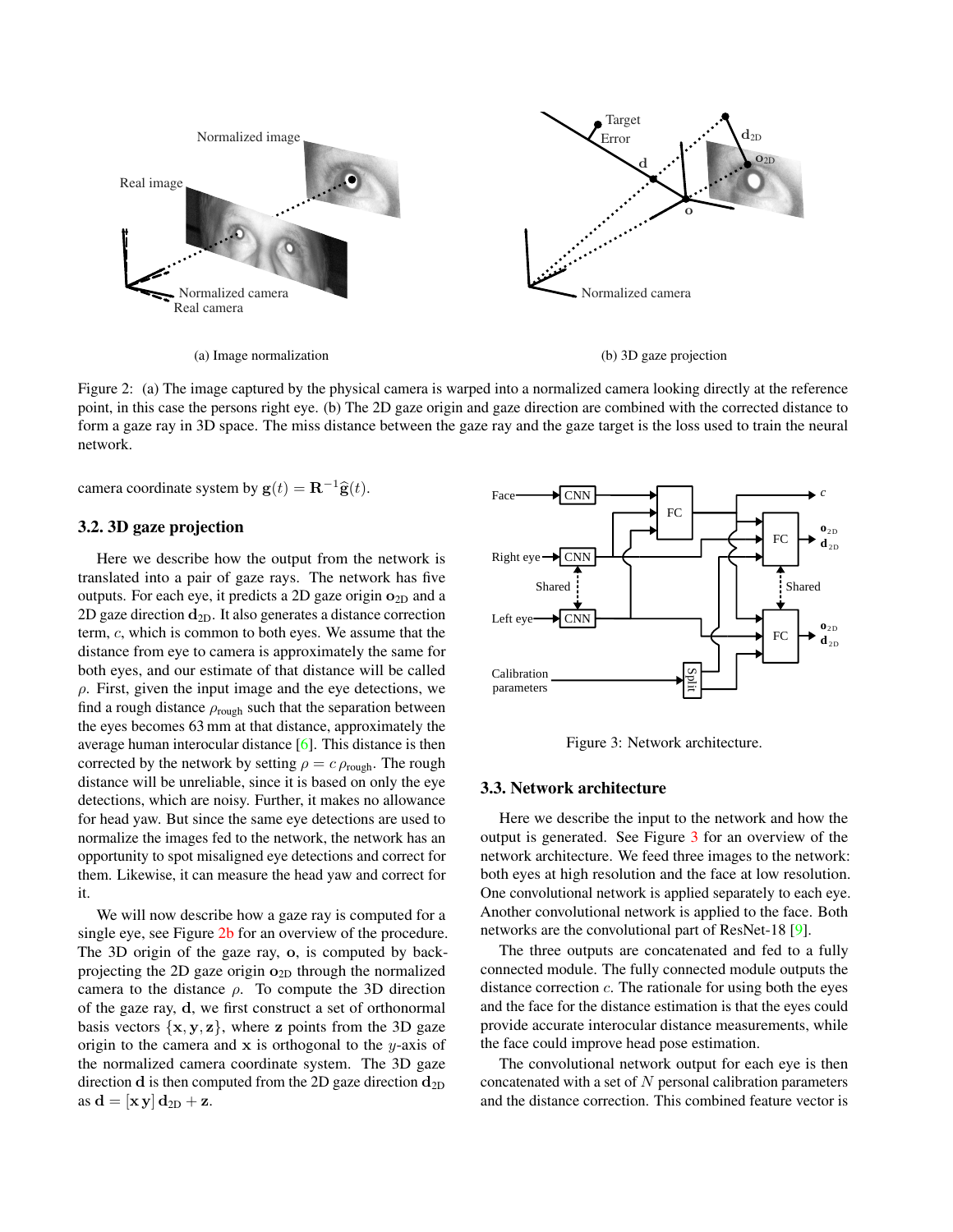fed to a fully connected module. The fully connected module outputs the 2D gaze origin  $o_{2D}$  and the 2D gaze direction  $d_{2D}$ . The same module is used for both eyes.

The fully connected modules can both be described as:  $\text{FC}(3072) \rightarrow \text{BN} \rightarrow \text{ReLU} \rightarrow \text{DO} \rightarrow \text{FC}(3072) \rightarrow \text{BN} \rightarrow$  $ReLU\rightarrow DO\rightarrow FC(1 \text{ or } 4)$  where FC is fully connected, BN is batch normalization and DO is dropout.

Initially we generated both gaze rays using information from both eyes. That gave better performance, but made the gaze rays for the two eyes highly correlated, as all training data have both eyes looking at the same point. As we want to support medical applications, where it is important to observe differences between the eyes, we choose this segregated approach. In a consumer application, it would be more appropriate to modify the network architectures to estimate a joint gaze direction, originating from between the eyes, as suggested by Zhang *et al*. [24].

The rationale for providing the distance correction  $c$  when estimating the gaze direction is to allow the use of features that require accurate distance information. This is the case with pupil-center/corneal-reflection gaze mapping [8, 7]. We do not input personal calibration parameters into the distanceestimation module, since it is typically impossible to detect distance errors from calibration data collected at a single distance, which is what we have.

#### 3.4. Training and calibration

Personal variations are modeled by assigning 2N calibration parameters to each person, N for each eye. During training, the training set  $D$  consists of triples  $(X, t, m)$ , where X is a triple of images (face, right eye, left eye),  $t$  is the 3D gaze target and  $m$  is the index of the person in the images. With  $M$  persons in the training set, we solve the optimization problem<sup>1</sup>

$$
(\theta_{\rm opt}, P_{\rm opt}) = \underset{\theta, P}{\text{argmin}} \sum_{(X, t, m) \in \mathcal{D}} \text{loss}(g_{\theta}(X, P_{m,\cdot}), t)
$$

over all weights  $\theta$  of the neural network g and, simultaneously, over all  $M$ -by- $2N$  matrices  $P$  of calibration parameters. After training,  $P_{\text{opt}}$  is discarded. The optimization method and the loss function will be described in a moment.

To calibrate for a new person, we collect a small calibration set  $\mathcal{D}_{\text{cal}}$  of (image triple, gaze target) pairs. The calibration procedure then finds the person's  $2N$  calibration parameter vector defined as

$$
\mathop{\rm argmin}\limits_{p \in \mathbb{R}^{2N}} \sum_{(X,t) \in \mathcal{D}_{\text{cal}}} \text{loss}(g_{\theta_{\text{opt}}}(X,p), t).
$$

Note that the network weights are fixed. We used BFGS to solve this optimization problem, and as an initial guess we find a single calibration parameter vector that minimizes the error over the whole training set. This parameter vector is also used for the uncalibrated case.

In the experiments, we vary  $N$  and find that 3 parameters per eye are enough to provide an efficient person-specific gaze tracking. Modeling personal variations using such a low-dimensional latent parameter space contrasts with existing calibration approaches (e.g. in iTracker, a much higher number of parameters is used), but can be motivated and justified by existing model-based methods; see Section 6 for a complete discussion.

Finally, let us describe the loss function and the optimization method during training. The loss is the miss distance between the gaze ray and the 3D gaze target, see Figure 2b. We train using Adam [10] with a learning rate of  $10^{-3}$  and a weight decay of  $10^{-5}$ . We train for 30 epochs, decaying the learning rate by 10 every 10th epoch. The eye detections are jittered for data augmentation in training: We randomly offset the detections in a disk with a radius equal to 4 % of the interocular distance.

With this setup, we found that the generated gaze rays would pass close to the gaze target, but the 3D gaze origin would be highly incorrect. The reason is that current datasets are collected with a geometry that makes the 3D gaze origin underdetermined. In the supplementary material, we use a synthetic dataset to investigate whether this limitation can be overcome by a different data collection strategy.

To prevent unphysical solutions when training on current datasets, we introduced two regularizing terms: 1) a hinge loss on the 2D gaze origin  $o_{2D}$ , penalizing if it moves outside the eye image and 2) a hinge loss on the distance correction c, penalizing changes in distance by more than 40 % in either direction.

### 4. Datasets

We use three datasets in our experiments: 1) a Tobii dataset from high-resolution, near-infrared (NIR) cameras, 2) GazeCapture and 3) MPIIGaze. In the supplementary material we investigate the effect of gaze target placement and glints using synthetic UnityEyes images.

### 4.1. NIR dataset

We use a large Tobii dataset for our calibration experiments. The dataset was collected with a near-infrared (NIR) eye tracker platform, with an infrared illuminator mounted very close to the camera. This produces a bright-pupil effect [8], the same effect that makes the eyes red in flash photography. Since the illuminator position coincides with the camera position, we can scale and rotate the normalized camera without changing the position of the illuminator in the camera coordinate system. The training set was collected

<sup>&</sup>lt;sup>1</sup>Note that our objective function includes person-specific parameters  $P_m$ , which contrasts with existing methods [11] whose objective function does not account for personal variations (with our notations, it would be  $\sum_{(X,t)\in\mathcal{D}}$  loss $(g_{\theta}(X), t)$ ).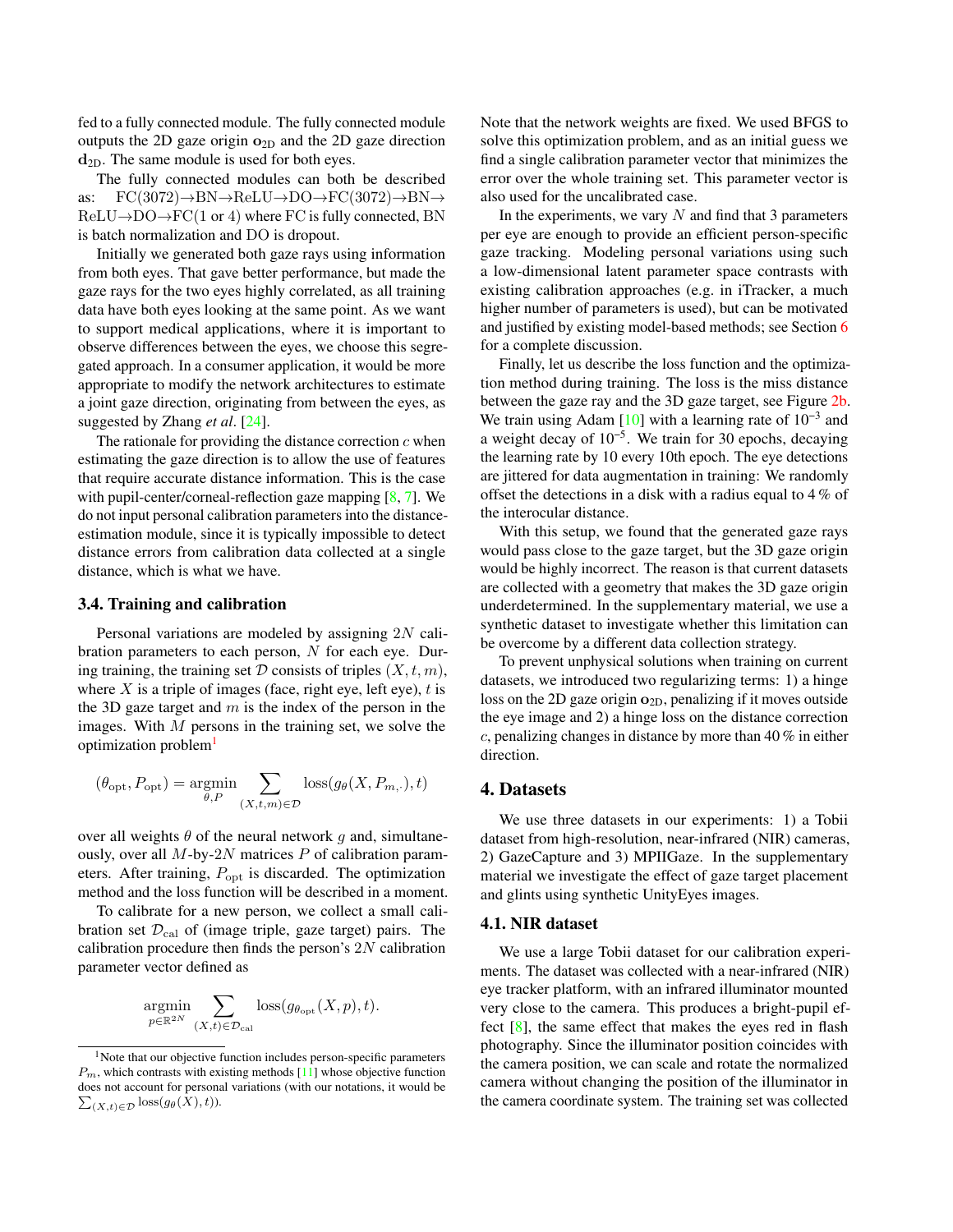over a period of several years and contains 427 k images from 1824 persons. The majority of the training data have gaze targets on a regular lattice on the screen.

For testing, we have a set of 200 persons. This set was collected on 19 inch, 16:10 aspect ratio screens, with the camera placed at the bottom edge of the screen and tilted up 20°. The camera focal length was 3679 pixels and it captured a region of interest of  $1150 \times 300$  pixels. The region of interest was kept aligned on the eyes using an eye detector. The persons sat at  $65 \pm 10$  cm from the camera. See Figure 2a for an example image. Half of the recordings were made in Sweden, the other half in China.

There are three recordings for each person, one for calibration and two for test. From each recording, we extract 45 images, evenly distributed over gaze targets. The calibration recordings have gaze targets on a regular  $3 \times 3$  lattice. For the test recordings, the screen was divided into a  $3 \times 4$  grid and a gaze target was placed randomly in each grid cell. The screen brightness was also randomized. For testing, we first calibrate on the calibration recording and then report the error on the two test recordings. As the setup was quite controlled, we believe head yaw angles were on the order of 10°.

### 4.2. RGB datasets

GazeCapture [11] contains 1.5 M images from 1471 persons, collected on iPhones and iPads. It does not provide camera calibrations. To apply SPAZE, we assume that all cameras have a horizontal field-of-view of 54.4° [1] and that the principal point is always in the middle of the image. As the eye detections are poor, we increase the area viewed by our eye images by 50 %. For testing, we use those 105 persons in the test set having at least 756 images. We report the same error metric as Krafka *et al*., the on-screen miss distance, since GazeCapture does not provide the 3D data needed to compute angles.

MPIIGaze [21] is a widely used benchmark for gaze estimation. It consists of webcam images from 15 persons. We used the MPIIFaceGaze [24] subset, which has around 2500 images per person.

We adopt the experimental protocol of FAZE [14] where the last 500 images for each person are used for evaluation and k calibration samples are drawn randomly from the remaining images. For each  $k$ , we adaptively control the total number of trials to keep the uncertainty in the final error below 0.01°.<sup>2</sup> For cross-dataset evaluation, we train on the training set of GazeCapture and test on MPIIGaze. For within-dataset evaluation, we perform leave-one-out training on MPIIGaze.

### 5. Experiments

While we minimize the gaze ray miss distance, we report the error as an angle for easier comparison with previous works. Since we estimate a 3D gaze ray, we compute the angle as follows: Let ET be the line through the true (annotated) 3D eye center and the 3D gaze target. Then we find the point G on the gaze ray  $g(t)$  where the line GT is orthogonal to ET. We measure the error as the angle between ET and EG.

In some figures, we show shaded bands around the mean value. These show the *consistency* of the calibration, how much a user can expect the mean error to vary between repeated calibrations.<sup>3</sup>

#### 5.1. Number of calibration parameters

We vary the number of calibration parameters  $(N)$ , see Figure 4. In all cases, there is little improvement beyond 3 parameters. In (b) and (d), we see that fewer parameters are generally better for few calibration samples, which is expected since the low dimensionality provides regularization. We use  $N=3$  in all subsequent experiments.

For the NIR dataset, (a), we found that calibration shifts the whole error distribution downwards. Specifically, any error quantile is reduced by a factor of 2.5. This suggests that personal variations are a dominating factor throughout the error distribution. Our calibrated mean error on the NIR dataset is 0.79° degrees (uncalibrated 1.85°), which compares well with multi-camera, multi-illuminator systems [8, 4].

The improvement from  $N=2$  to  $N=3$  is much larger for GazeCapture-to-MPIIGaze, (c), than for within-dataset testing, (b) and (d). Looking closer at the GazeCapture results, we found that changing  $N=2$  to  $N=3$  mostly affected the error for tablets  $(21.0 \text{ mm} \rightarrow 17.0 \text{ mm})$ , while phones remained similar (12.5 mm  $\rightarrow$  12.3 mm). Tablets generate larger gaze angles than phones, but tablets are a minority in GazeCapture. We suspect that with  $N=2$ , the network is forced to choose between offset and scaling (see Section 6). For small gaze angles, like on phones, offset might be more important than scaling. But for MPIIGaze, which has larger gaze angles, scaling might be more important than offset.

#### 5.2. Comparison with state-of-the-art

We compare SPAZE with FAZE [14], a state-of-the-art method for calibrated appearance-based gaze tracking. To closer match the FAZE experimental protocol, we form a single gaze ray by averaging the origins and directions of the two individual gaze rays generated by our network.

See Figure 5 for the comparison with FAZE. Within-MPIIGaze training does not work well with FAZE, while

<sup>&</sup>lt;sup>2</sup>The mean error is based on about 13 k individual calibrations for  $k=1$ , down to 150 calibrations for  $k=256$ .

<sup>&</sup>lt;sup>3</sup>The one-sided band width is  $\sqrt{\frac{1}{M} \sum_{m=1}^{M} \text{Var}(\mu_m)}$  where  ${\{\mu_m\}}_{m=1}^{M}$  is the random variable of the mean error for each person. The randomness comes from the random selection of calibration samples.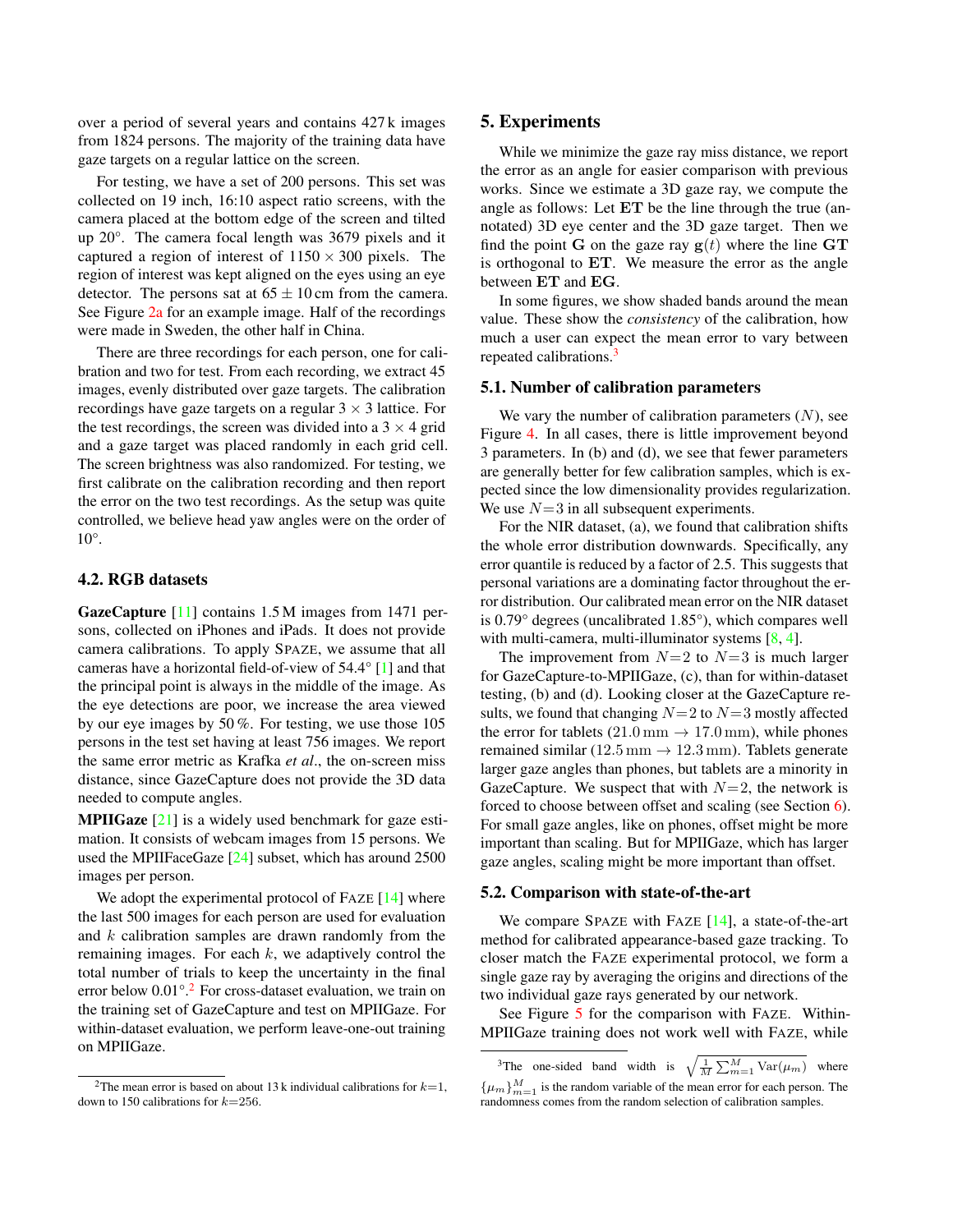

Figure 4: Comparison of different numbers of calibration parameters (N).



Figure 5: MPIIGaze. Comparison with FAZE.

SPAZE performs equally well within MPIIGaze and transferred from GazeCapture to MPIIGaze. Looking at only the FAZE GazeCapture-to-MPIIGaze results, the two methods have similar uncalibrated performance, but SPAZE has a better mean error for  $k > 3$ . For  $k=9$ , we improve from 3.14° to 2.70°. FAZE has better consistency throughout, especially for small  $k$ . This consistency seems to come at the cost of underfitting. SPAZE does not consider the a priori likelihood

| Method                    | Samples $(k)$ | Their $(°)$ | Our $(^\circ)$  |
|---------------------------|---------------|-------------|-----------------|
| Diff-NN $[12]$            | 9             | 4.67        | $2.94 \pm 0.22$ |
| GazeML $[16]$             | 20            | 4.6         | $2.82 \pm 0.09$ |
| RedFTAdap <sup>[20]</sup> | 1             | 4.97        | $4.12 \pm 1.48$ |
|                           | 5             | 4.20        | $3.16 \pm 0.42$ |
|                           | 9             | 4.01        | $2.94 \pm 0.22$ |
| GazeNet+ $[25]$           | 2500          | 2.5         | $2.76 \pm 0.00$ |

Table 1: Comparison of SPAZE with other calibrated methods on MPIIGaze. SPAZE is evaluated using the experimental protocol of the compared method.

of the calibration parameters, it just drives the empirical calibration error as low as possible. This results in large variations for small k.

We also compare SPAZE with some other calibrated methods, see Table 1. SPAZE outperforms the other methods, approaching the performance of GazeNet+, which trains a person-specific network on 2500 images. Another advan-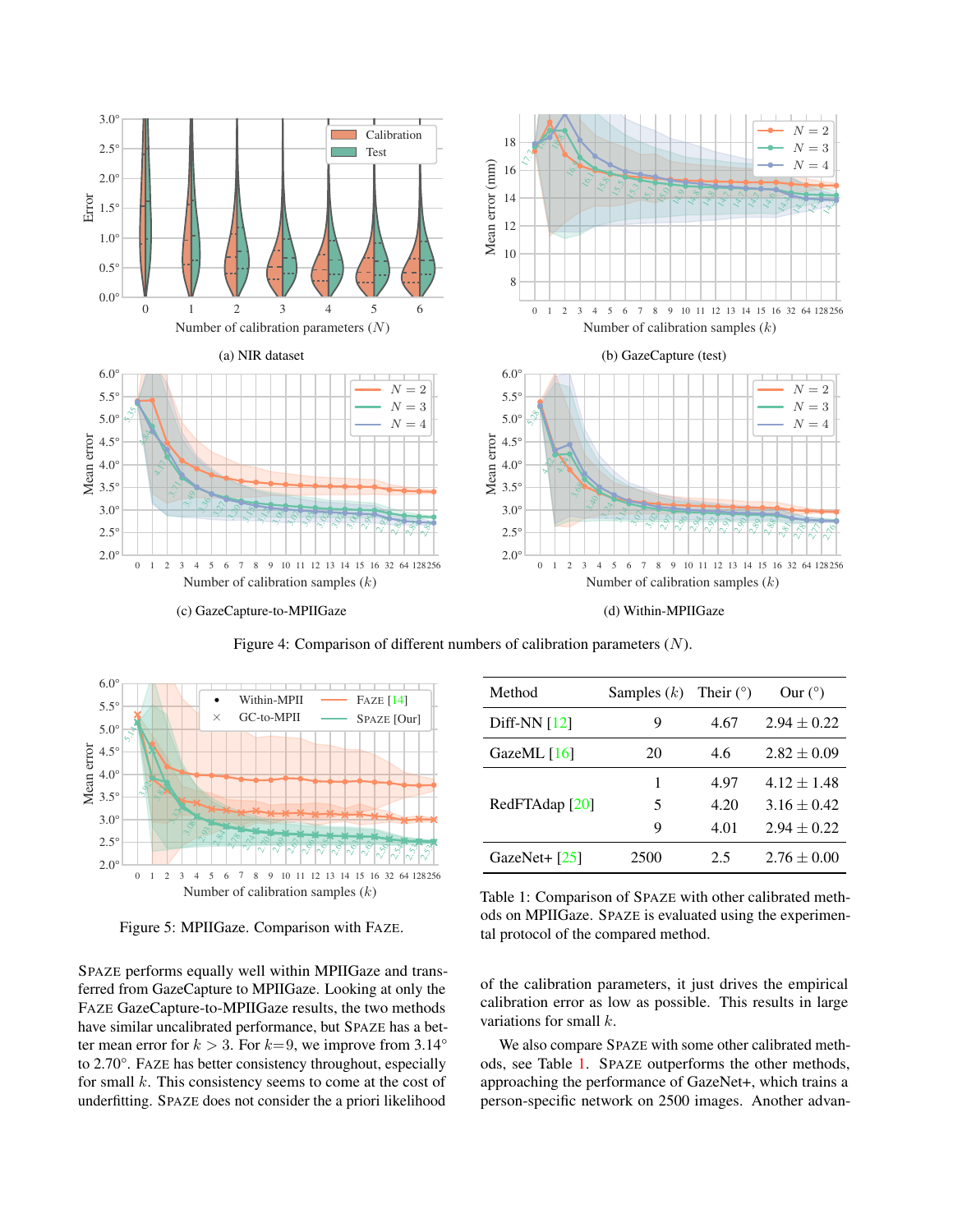

Figure 6: MPIIGaze. Different types of distance correction.

tage of SPAZE over most other methods is the absence of hyper-parameters; there is no learning rate or early stopping to tune. The calibration optimization uses the standard BFGS optimizer, operating on  $2 \times 3$  parameters, and drives the calibration error to a local minima. Since only the fully connected layers depend on the calibration parameter, the calibration optimization does not need to evaluate the expensive convolutional layers, resulting in a fast calibration.

#### 5.3. Distance correction

To validate our use of a distance correction derived from the two eye images and the face image, we perform an ablation study where we: 1) completely disable the distance correction and only use the rough distance from the eye detections, 2) estimate a per-eye distance correction, using only the image of that eye and 3) remove the face image input.

The results in Figure 6 show that our method is superior to the alternatives. Note that we do not want to feed the image of one eye to the network that is estimating the gaze direction of the other eye, to ensure separate estimates for the two eyes. The difference in performance with and without the distance correction is much smaller with calibration (0.59°) than without calibration (1.43°). This can be explained as follows: Even if the network cannot explicitly change the distance estimate, it can compensate for a flawed distance estimate by changing the gaze angle (see the supplementary material). This is why a per-eye distance correction performs similarly to no distance correction. Estimating the distance from a single eye image is more difficult than estimating the distance from both eye images (and the face image). Calibration can alleviate this difficulty by providing personspecific information on how to estimate the distance from the single eye image.

# 6. Low-dimensional parameter space for calibration: the case of model-based methods

To understand why it is reasonable to model personal variations as a low-dimensional latent parameter space, it helps

to look at a typical model-based method for gaze tracking. Here we will review the eye model described by Guestrin and Eizenman [7]. For a comprehensive review of model-based methods, we refer to [8].

We will describe a gaze mapping model called pupilcenter/corneal-reflection (PCCR). Assume a system with one camera and a collocated illuminator. Further assume we know the distance to the eye, from head pose estimation, a second stereo camera or some other method.

Image processing methods detect the corneal reflection, the glint, from the illuminator. The center of the pupil is also detected. The difference between these two points forms the pupil-center/corneal-reflection vector. If the cornea is assumed to be spherical, the cornea center lies directly behind the glint. The *optical axis*, a line passing through the cornea center and the pupil center, can then be computed if the distance between the person's cornea center and pupil center is known. This distance is one calibration parameter.

However, the optical axis is not the *visual axis*, the person's line of gaze. The fovea, the most sensitive part of the retina, is offset from the optical axis, and this offset, in two dimensions, differs from person to person.

Taken together, we have three parameters per eye for each person. The foveal offset roughly corresponds to shifting the gaze up-and-down and side-to-side, and the corneacenter/pupil-center distance scales the gaze around the optical axis.

Over the three datasets, NIR, GazeCapture and MPIIGaze, GazeCapture sees the least improvement from calibration, and the NIR dataset sees the greatest. The former also has the worst images, while the latter has the best. We do not believe that this is a coincidence. As measurement errors in the images decrease, the mismatch between a generic gaze tracking model and a specific person's eye geometry becomes the dominant source of errors.

### 7. Conclusions

We have presented SPAZE, a method for calibrated appearance-based gaze tracking. SPAZE achieves state-ofthe-art results on MPIIGaze and is as accurate as modelbased gaze tracking on high-resolution, near-infrared image. Our results show that accurate gaze tracking is possible without a separate head pose estimator. Our results also show that personal variations are well-modeled as a 3-dimensional latent parameter space for each eye.

Acknowledgement This work was partially supported by the Wallenberg AI, Autonomous Systems and Software Program (WASP) funded by the Knut and Alice Wallenberg Foundation